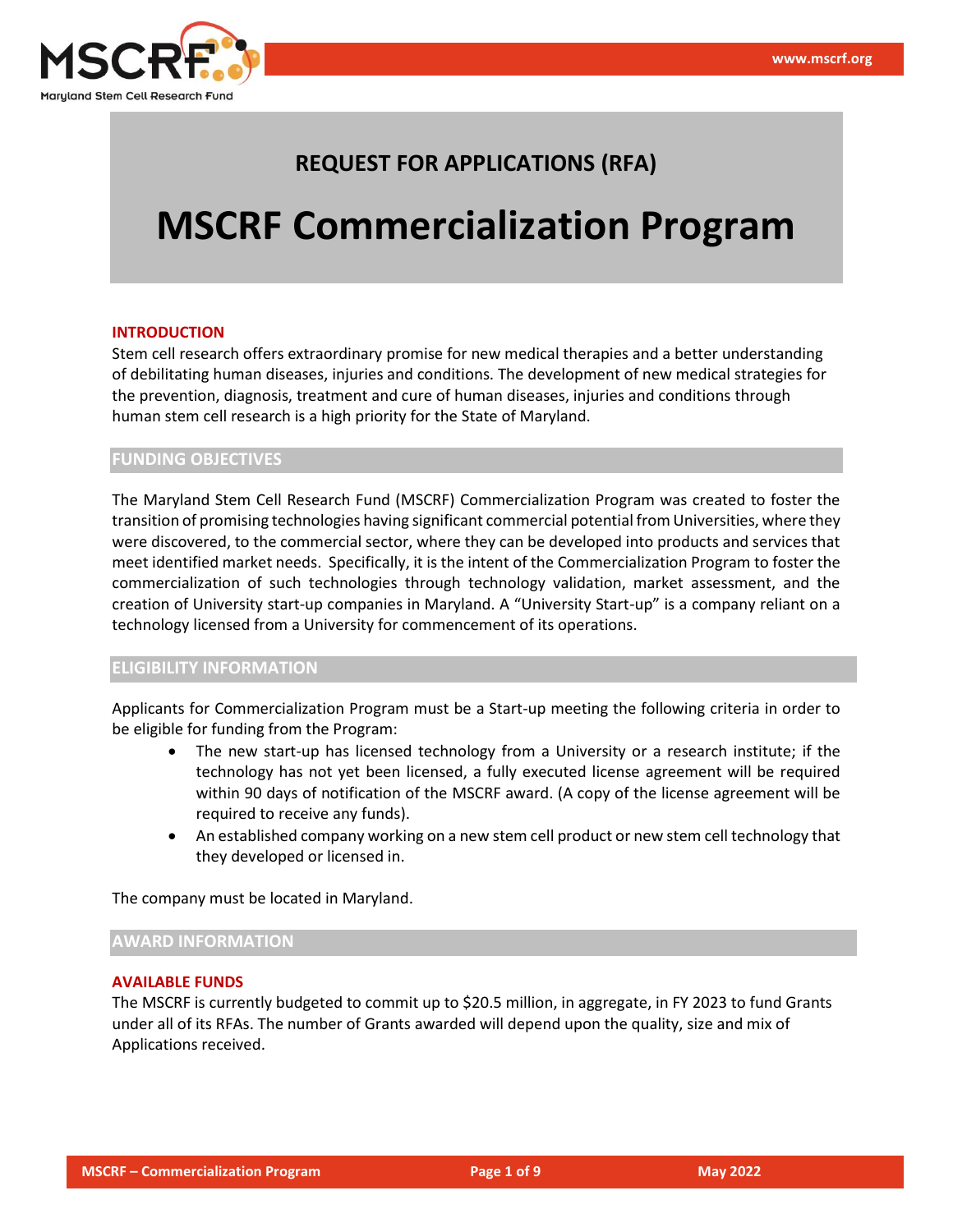#### **AWARD SIZE, DURATION & TERMS**

Subject to meeting the Program requirements, awards of up to \$400,000, may be made directly to a startup company.

**Project funding will be subject to the successful completion of a number of proposed project milestones. Applicants should be aware that project funding could be terminated at any point during the project if early project data suggests that the technology will not be sufficient for the intended commercial application or if the project is not reasonably progressing as originally proposed.**

Because the nature and scope of the proposed research will vary from Application to Application, the size and duration of Awards may also vary. Approved Projects may be funded at or below the requested/proposed amount, for a number or reasons, including potential reductions in State appropriations or funding otherwise available to MSCRF.

# **OVERVIEW AND PROGRAM DESCRIPTION**

# **Commercialization: Early-stage Development**

"Early-stage Development" includes corporate product development in preparation for a product launch or the advancement of a product technology to achieve a commercial milestone that significantly increases the company's value and better positions the company for follow-on investment.

Commercialization awards are capped at \$400,000. Commercialization projects, including all subcontracts, must be completed within 12 months of the date of the award.

# **All Commercialization applicants who are selected to move on to the full review committee will be required to present to the MSCRF Review Committee. See "Review Process" section for details.**

Up to 10% of Commercialization awards may be used by Start-up Companies for overhead costs, provided, however, that not more than 50% of such overhead costs (i.e., 5% of the award amount) may be used to pay the University for patent or licensing costs. Any domestic travel expenses must be detailed and justified and included as part of the 10% overhead portion of the budget. International travel is not allowed.

The execution of any subcontracts and joint arrangements included as part of an application are ultimately the responsibility of the Principal Investigator (PI). Each entity involved in the proposed project set forth in the submitted application is expected to meet the timelines and milestones, as submitted by the PI, who will be held accountable as part of the mid-term and final report review. Commercialization awards will be made in the form a **grant**.

# **CONTENT & FORMAT OF APPLICATION**

All Sections of the Application must be submitted through the TEDCO on-line submission system. The document must be formatted using point size 12 Arial font, with margins no smaller than one-half (0.5) inch on all sides. Uploaded file must be limited to 80 megabytes (MB).

# **APPLICATION COMPONENTS**

The intent of the application is to provide enough information so a group of reviewers can sufficiently evaluate the commercialization and business potential of a technology start-up. The final document is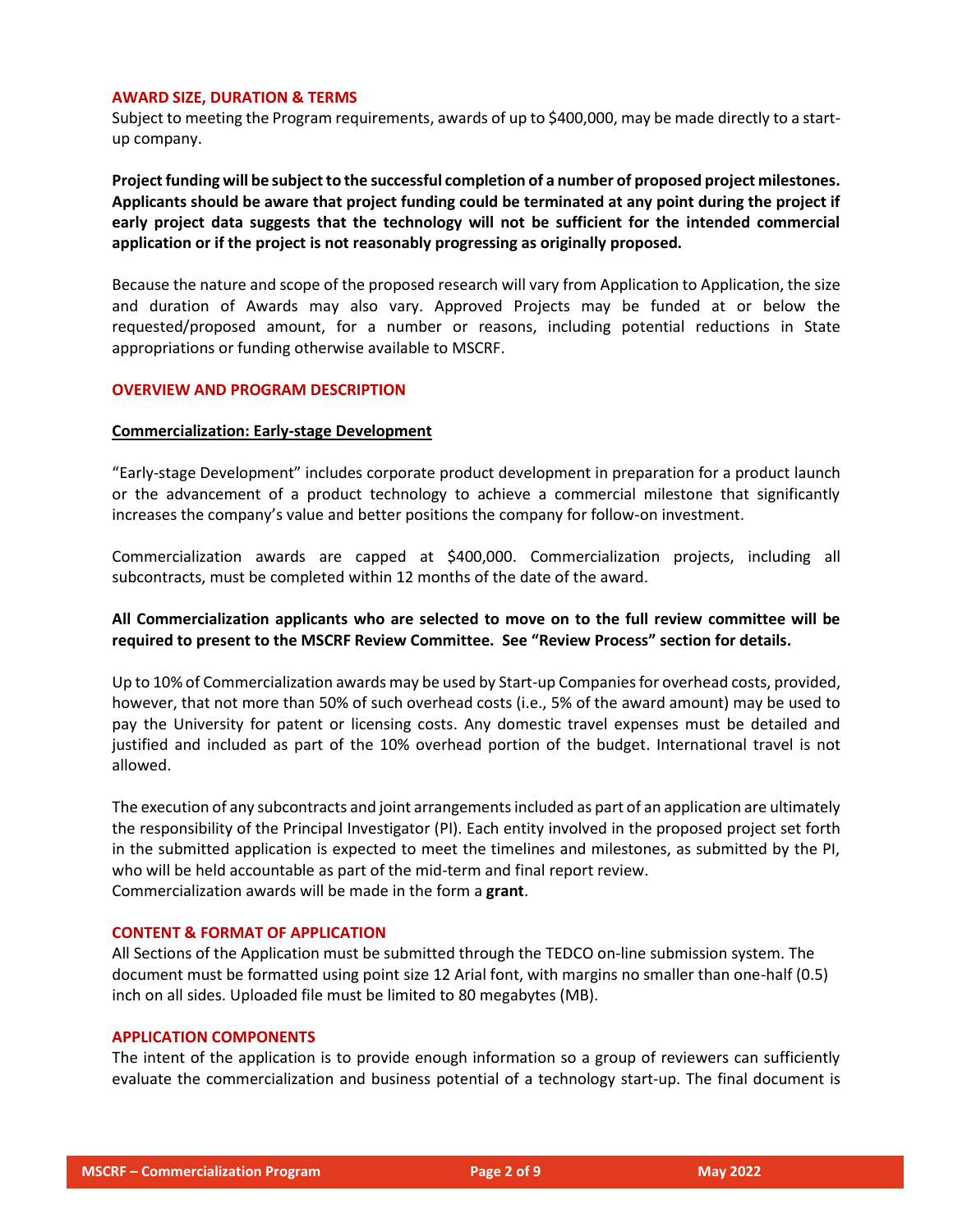limited to maximum of 15 pages including all sections (not including the pitch deck). Sections C-F are limited to 5 pages.

- **A. Company pitch deck** (not to exceed 10 slides) must be uploaded separately to the online portal
- **B. Header/Applicant** Information **(Cover page).** Application must include:
	- The name of the University or Company that owns the subject Technology.
	- The name of a principal investigator who will be responsible for the project, including the company's name and address.
	- Title of the Project.
	- Short (300 words) abstract.
	- The total amount of funding requested.

**Applications** must include all the following sections and address *EACH* of the criteria bulleted under the sections in either the pitch deck or the relevant sections (use the sections below to expand on, or refer to, the information provided in the pitch deck):

# **C. Market Assessment, Technology Description, and Status of Product Development**

- A description of the associated Technology should be provided. The description should focus on how the Technology is unique/novel in its approach to solve an important commercial problem relative to other approaches in the scientific literature and other commercial products Describe the key differentiator of the company or technology and the proposed innovation's benefits to the customer.
- Describe the market and addressable market for the technology.
- Describe how these products will solve a problem in the market and the overall importance of solving that problem.
- Outline the competition and the applicant's competitive advantages over competing products and services.
- Describe potential commercial products or services that could be based on the technology.
- Describe how the market opportunity been validated. Describe your customers and the value that these products will bring to customers.
- Describe the status of the Technology's development
- Include any preliminary, pre-clinical, mechanism of action data or other data suggesting that the Technology is likely to work as predicted.

# **D. Intellectual Property**

- Describe the intellectual property secured for the Technology and strategies for strengthening the Technology's intellectual property portfolio
- A brief summary of the intellectual property landscape (e.g., the results of a patent search) should also be included.

# **E. Commercialization Pathway and Risk Assessment**

• Provide a detailed overview of the overall steps/milestones needed to commercialize the Technology (beyond the MSCRF funding) including timeline and cost to achieve each milestone.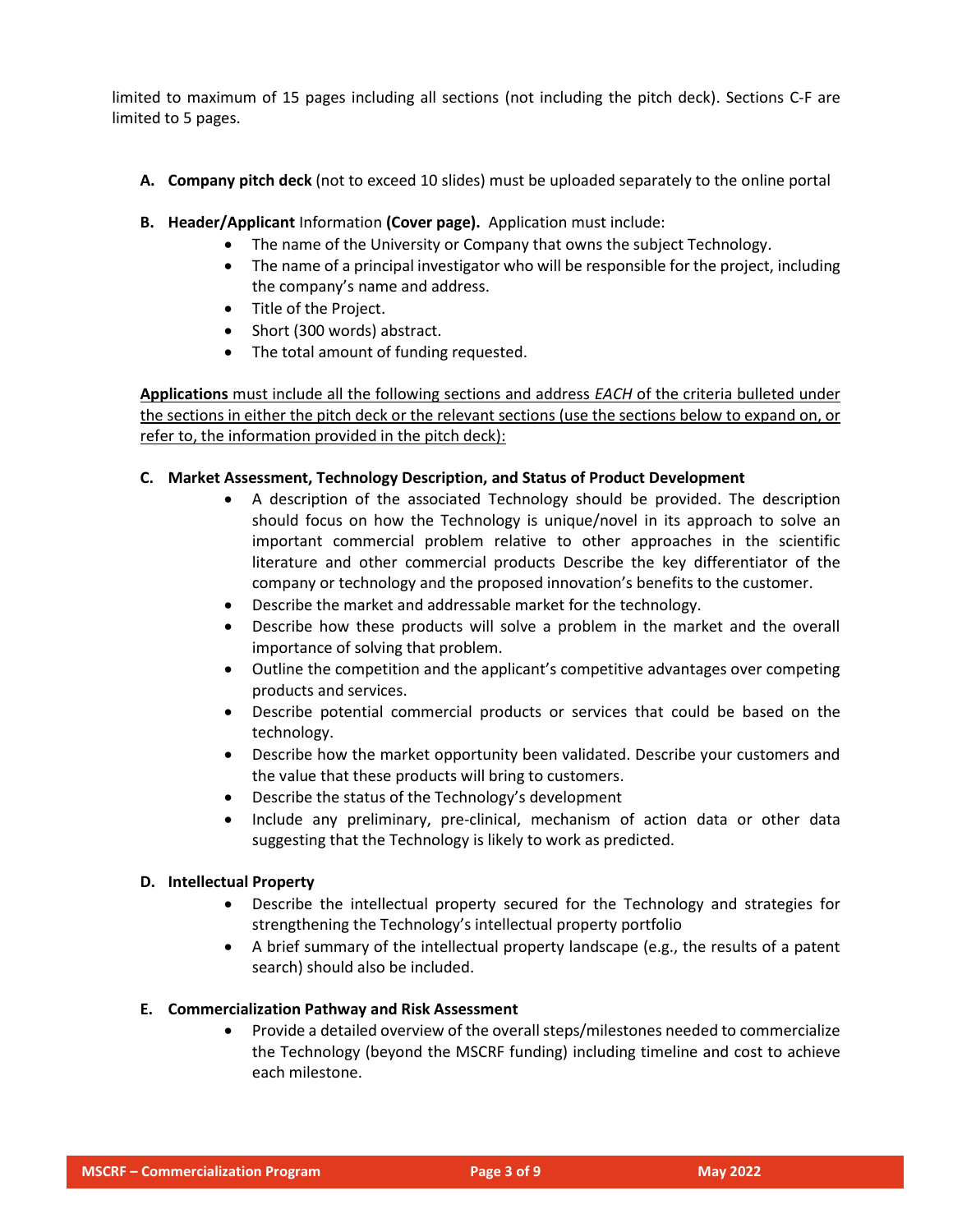- Describe your commercialization approach. Identify potential commercial partners and the level of interest those partners have in the technology, if any.
- Describe the key technical challenges and risks in bringing the innovation to market. The major risks of failure (beyond the proposed MSCRF project, e.g., technology risk, market risk, etc.) should also be described along with the applicant's plans to manage those risks, i.e., what would be done if the proposed commercialization approach was not successful.
- **F. Project Description, Milestones, and Detailed Budget/Justification**

•

- Include a summary of the proposed MSCRF project and milestones and a clear timeline. Indicate which milestones will be completed by the applicant's mid-term presentation (6 months into the project).
- Describe how each of the milestones leads to clear development of technology and how it brings the product closer to the commercial market. Milestones must be quantifiable and measurable so it will be obvious when they have been successfully, or unsuccessfully, met.
- A detailed budget of the costs required to conduct the project should be provided in the general format provided below. A justification for all of the project costs should be provided.
- A 250-word Bioethics statement describing the ethical issues relevant to the proposed research and how these issues will be addressed, including, but not limited to, a discussion of the ethical issues related to the cell type(s) and cell line(s) to be used; animal welfare (i.e., IACUC); IRB review and related concerns regarding human subjects, if applicable.
- **G. Executive Summary -** An executive summary of the Start-up Company's business plan must be submitted. This executive summary may include:
	- A clear outline of the management team expected to execute the commercialization strategy and move the company forward (beyond MSCRF funding).
	- A description of the key players, and the plan to build and attract talent to the management team.
	- An outline of what specific role the inventor will play in the company moving forward.
	- A detailed description of the market opportunity, including a segmentation analysis, and a description of the company's marketing strategy.
	- An overview of the fundraising strategy.
	- A description of the Company operations including marketing strategy, product development, manufacturing, and other operations should be provided.

Any changes to the approved budget (greater than 10%) must be submitted in writing to the MSCRF for approval prior to the completion date.

International travel is not an eligible expense. Domestic travel will be closely scrutinized and must be justified as critical to the project. If submitted, domestic travel must be included as an Indirect Cost.

The project budget should be formatted in tabular form and justified, and each line item should be classified into one of the following categories: Personnel – Salaries, Personnel – Fringe Benefits, Equipment, Materials & Supplies, Other Direct Costs, and Indirect Costs, which should be indicated in the budget.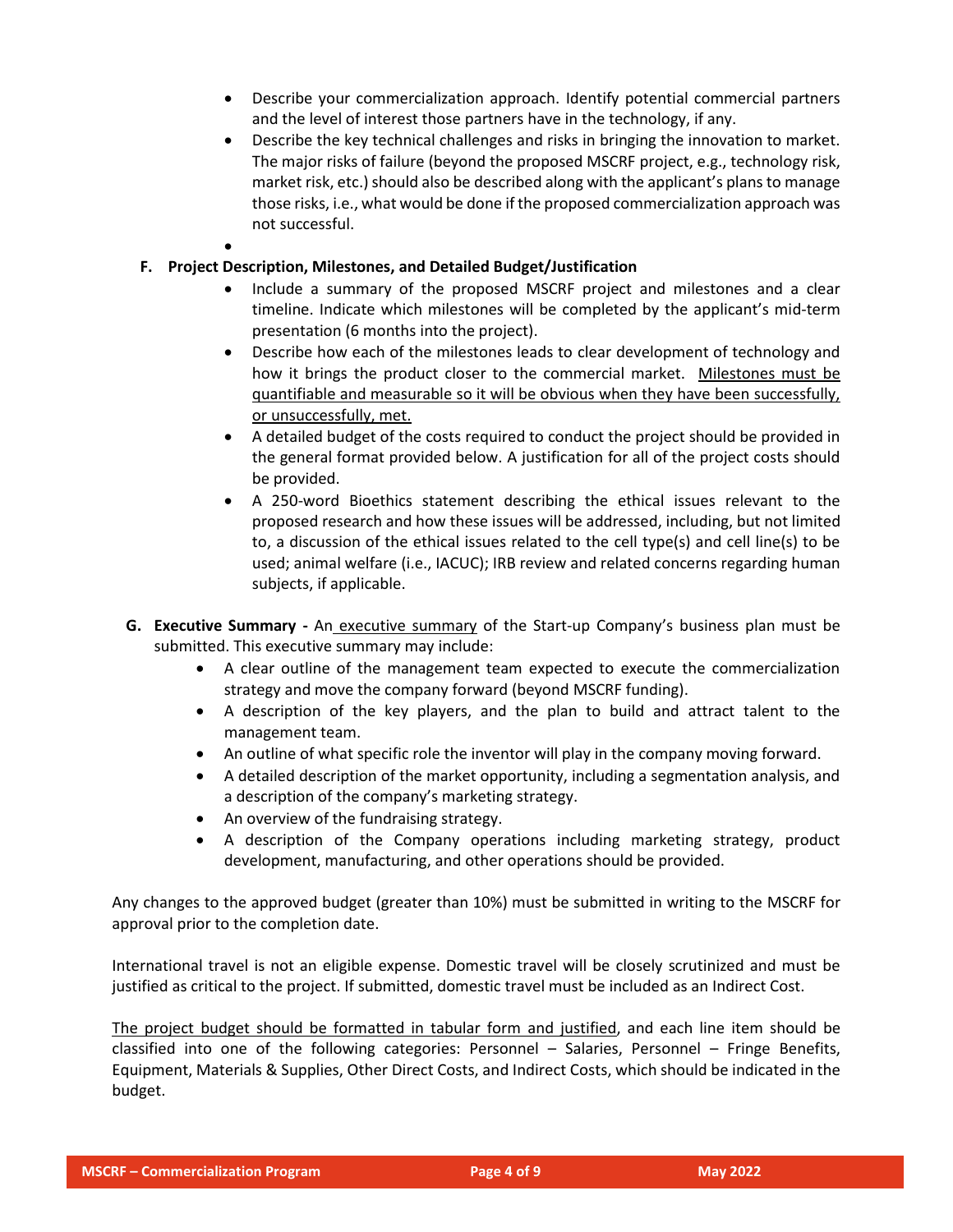# **Supplemental Materials**

In addition, Applications must include the following:

- a. A current signed letter from the University's technology transfer office (if licensed) indicating their approval of the project, certifying the Technology's disclosure reference number and the status of the intellectual property described in Section 'D.' of the Initial Application (including its license status for Commercialization projects).
- b. Recommendation/collaboration letters.
- c. Supporting materials. Do not include information that should be in the main proposal.

Applicants should understand that information required as part of the Application, i.e., the bulleted criteria described above (Sections B-G), will not be considered by reviewers if included in the Supplemental Materials.

# **Web form Information**

In addition, applications must complete all the web form information in the online system. This information may include bioethics section as well as co-PIs and other information.

#### **Resubmissions**

**Response to Reviewer's Comments.** In the event that an applicant's proposal is initially rejected, and the applicant chooses to reapply for Program funding, the applicant must submit a written response to the reviewers' comments including how those comments were addressed in the resubmitted application. The Response to Reviewer's Comments may not exceed one (1) page and is not counted as part of the page count for the resubmitted application, which is limited to five pages, as described above.

# **APPLICATION AND SUBMISSION INFORMATION**

Application information will be available electronically on the MSCRF Web site (see [www.mscrf.org](http://www.mscrf.org/) ).

#### **SUBMISSION DEADLINES & REVIEW DATES**

**Application Submission Deadline**: July 14, 2022, by 5:00 p.m. **Peer Review Date(s):** August 2022 **Commission Review Date(s):** September 2022 **Earliest Anticipated Start Date:** October 2022

#### **METHODS OF SUBMISSION**

#### **Grant Application**

Principal Investigators must register in the TEDCO online submission system at least one month before the Application Submission Deadline. Grant Applications must be submitted through the [TEDCO online](https://jlweb.co/prod1/portal/portal.jsp?c=2222979&p=5503280&g=5597611)  [submission system](https://jlweb.co/prod1/portal/portal.jsp?c=2222979&p=5503280&g=5597611) by July 14, 2022, no later than 5:00 p.m.

#### **REVIEW INFORMATION**

#### **REVIEW PROCESS**

All applications for Commercialization Program awards will be initially reviewed by the MSCRF staff to ensure that they meet the minimum requirements, as specified in this RFA (the "Compliance Review"). Applications not meeting the minimum requirements will be rejected without further consideration and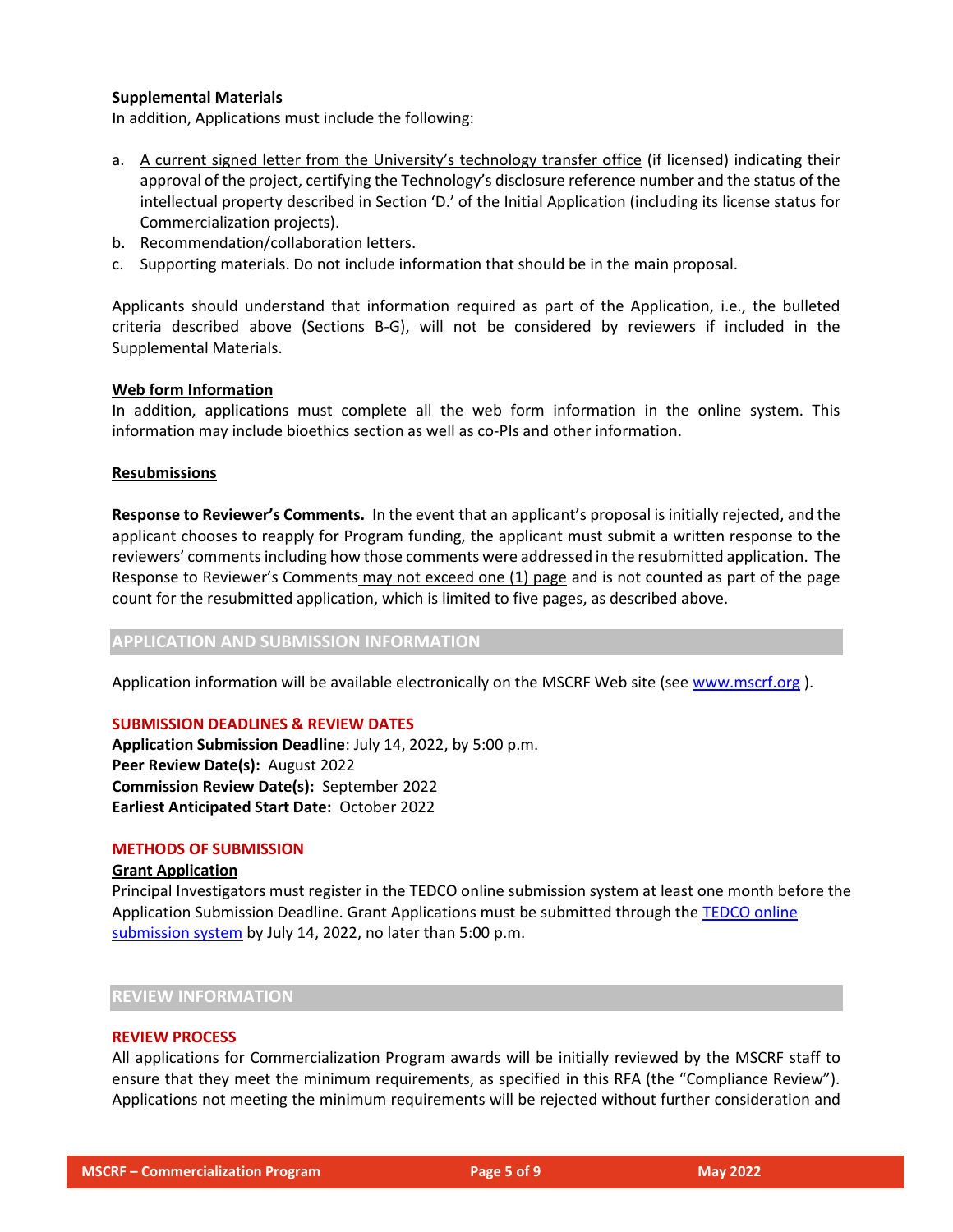the applicant will be so notified. A complete submission (all sections) cannot exceed a total of 15 pages or it will be rejected without consideration.

#### **APPLICATION REVIEW PROCESS**

Following the Compliance Review, all Applications will be assigned by the MSCRF SRO to a number of reviewers for review and preliminary scoring. All Applications, receiving average scores above a threshold determined by the Program will be brought to the full MSCRF Review Committee.

The MSCRF may bring Applications scoring below the threshold to the Review Meeting under special circumstances, which shall be determined at the sole discretion of the Program. All Applications will be ranked according to their final scores and the top scoring applications will be recommended to the Commission, which will have the final authority to approve funding.

The MSCRF Review Committee will consist of representatives of the research, business and investor community and are all from outside of the state of Maryland. Each applicant will receive a copy of the reviewer comments and scores at the end of the process, whether the applicant is approved or declined.

#### **REVIEW CRITERIA**

**Applicants will be evaluated on each section of their proposal and the applicant's ability to address** *each criterion listed in the section***. Consideration will be based on how completely the applicant has provided information requested for the section and how convincingly the applicant has made a case for the commercial opportunity based on the subject Technology.**

Other criteria that will be considered: For all applicants who have received prior funding, the reviewers will consider the outcomes of the prior awards, and the PI's ability to meet the stated timelines and execute on the plan. Moreover, the applicant's ability to meet the program requirements on a timely basis, including the milestones, mid-term reporting and final reporting (including accounting and budget submissions) will also be considered when reviewing applications.

- **Significance:** Does this Project address an important problem? Is it relevant to human stem cells? What is the relationship between the proposed project and the etiology, prevention, diagnosis or treatment of human diseases or conditions? If the aims of the Application are achieved, how will this move you closer to commercial or clinical practice and treatment of human diseases or conditions?
- **Approach:** Is there adequate preliminary data to support the Commercialization Project? Are the conceptual or clinical framework, design, methods and analyses adequately developed, well integrated, well-reasoned and appropriate to the aims of the Project? Is relevant literature appropriately referenced? Are anticipated results discussed and justified? Does the Applicant acknowledge potential problem areas and consider alternative tactics? Are the experiments as designed likely to significantly advance the technology?
- **Bioethics:** Does the proposed project use adult, embryonic, iPS or other human stem cell lines? If an existing line is to be used, what are the justifications for that line? If human donors are involved, have they been properly consented? If human subjects are involved, what protections will be in place to ensure their rights and welfare? If animal subjects are to be used, what measures are taken to comply with IACUC guidelines?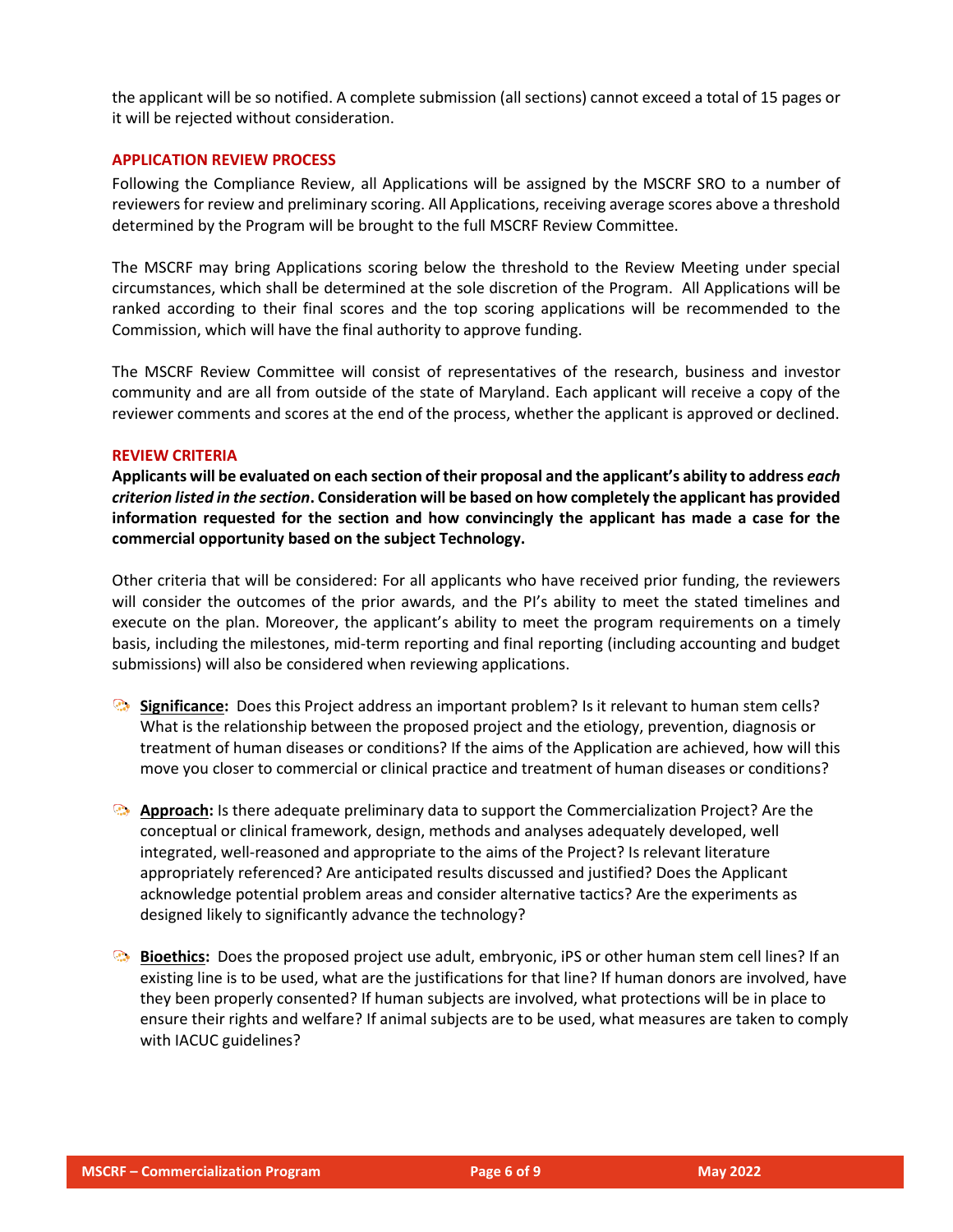# **SCORING**

The Scientific Peer Review Committee will review all Applications and rank them based on scientific merit. Similar to the NIH scoring system of 1-9 will be used to rate the overall impact/priority of the proposed research. In this system, "1" indicates the highest impact/priority and "9" indicates the lowest impact/priority. The Commission will then review the ranked Applications and will make the final funding decisions.

**Companies Selected for Review:** All Commercialization applicants who score high enough preliminary score will move on to the full committee review and will be required to present at the MSCRF Review Meetings.

- The PI and the CEO (if not the same person) listed on the Commercialization Application must plan to present on the stated review dates. Other team members may attend; however, the PI and CEO must attend.
- All presentations will be scheduled as part of standing MSCRF review days listed below. Due to the number of applications on any given review day, presentation times will be assigned by MSCRF.
- The PI will need to hold the review day open until the time is assigned. This may be confirmed as close as a week before the review day, so PI's will need to remain flexible during this process.
- The Commercialization company applicant will be allotted a 20-minute timed presentation, followed by 30 minutes for Q&A. The following information must be included in the presentation:
	- o What is the Problem?
	- o What is the Solution?
		- **Technology Outline**
		- Intellectual Property
	- o Target Market?
		- Segmentation Analysis
		- Target Customer Profile
	- o Product Development Process
		- Timeline and Costs
		- Risks and Mitigation Plan
		- Competition
	- o Go-To-Market Strategy?
		- Partnering? Production? Marketing? Distribution?
		- Sales?
	- o Finances
		- Revenue and Cost Projections
		- Financing Needed for the MSCRF Project?
		- Follow-on Financing for the Next Steps, Beyond MSCRF?
	- o Management Team
		- Advisors? Board of Directors?

After presentation of the preliminary scores and discussion of applications at the MSCRF Review Committee Meeting, applications will receive a final score based on an average of all the overall scores provided by the MSCRF Review Committee Members.

Applications will be ranked by average final score and submitted to the Commission for Programmatic review and final approval.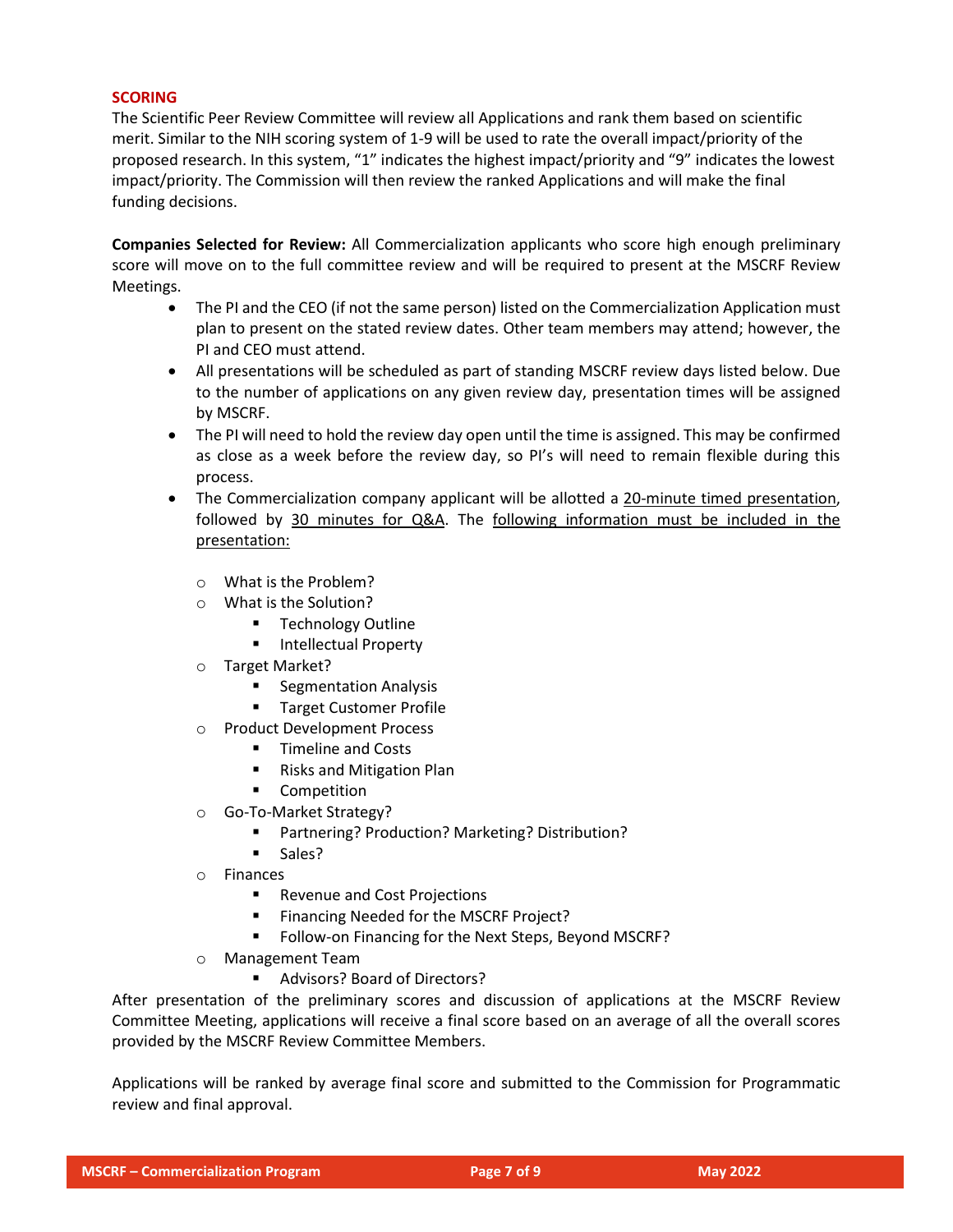The Commission reserves the right to pursue collaborative funding arrangements with third parties and, in such an event, the further right to share the application materials and/or the review summaries with those potential co-funders upon the execution of a Confidentiality Agreement restricting their further disclosure.

**AWARD ADMINISTRATION INFORMATION**

#### **NOTIFICATION**

The PI's affiliate organization will be notified electronically when the Application is received. A formal notification, in the form of a Notice of Award ("NOA"), signed by the MSCRF Executive Director, will be sent via email to successful Applicants.

#### **CLOSING AND AWARD PAYMENTS**

Once the proper approval for a project has been obtained, Applicants will be asked to execute an agreement and **the PI will be asked to immediately start working on the Project**. The agreement will detail the conditions of the award and it will include an agreed upon number of mid-term and final milestones for each project and the dates that Mid-term and final project reports (as described below) are due.

Award payments for Commercialization projects will be made as follows: 25% following execution of the agreement, 50% upon submission and approval of a Mid-term Report and the successful completion of approved milestones, and 25% upon submission and approval of a Final Report.

In all cases, any unused funds must be returned to TEDCO serving in its capacity as the administrator of the Program.

#### **POST AWARD REPORTING**

Commercialization Program awardees must submit the following reports to the MSCRF Program including:

- a. **Award Manager Meeting** each applicant is required to meet with the MSCRF Award Manager at least once, prior to the mid-term. This is to assist each awardee in understanding and meeting expectations for the program. This is also an opportunity for the awardee to share feedback, discuss ideas and ask for additional assistance.
- b. **Mid-Project Reports**, (PowerPoint presentation to MSCRF) which must include a description of project activities and results to date, the progress toward meeting mid-term milestones, an accounting of expenditures charged to the award, and details on the proposed Commercialization Plan and budget;
- c. **Final Reports**, which must provide an overview of all activities undertaking during the course of the funded project, a description of the results of the project, the impact on commercialization, the success with achieving the proposed milestones, jobs created, follow-on-funds raised during the project, and a full accounting of all expenditures charged to the award, and suggestions for ways to improve the Program;
- d. **Symposium presentation** The MSCRF may conduct an in-State Annual Symposium to report to the scientific community and the public the progress of the MSCRF program. All PIs must present, orally or in poster format, their on-going or completed MSCRF-funded research at each Annual Symposium, during and immediately following their Grant period.

#### **AGENCY CONTACTS**